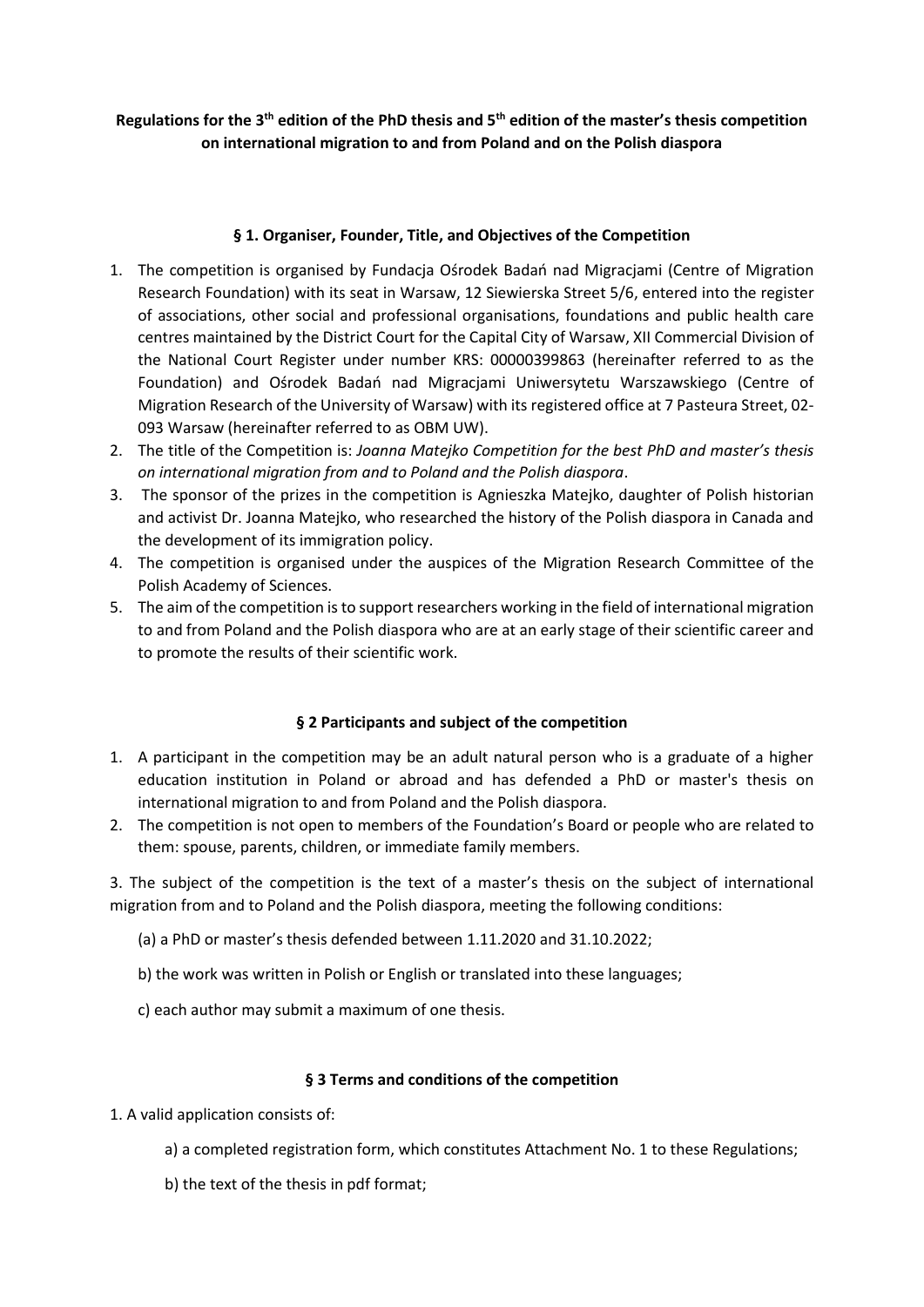c) a summary of the thesis in pdf format in Polish of up to 2 standard typed pages;

d) reviews of the thesis prepared for the purpose of defending the master's thesis in pdf format;

- e) a document confirming the date of the defence of the PhD/master's thesis (pdf);
- f) signed consent to the processing of personal data (Annex 2);
- (g) translations of the work, if required;

#### sent to **obm.projekty@uw.edu.pl**

2. The final deadline for submitting documents listed in § 3, point. 1 expires on 15.11.2022.

3. The documents submitted in the competition, i.e., the form, thesis, and annexes, will not be returned.

4. The organiser reserves the right to extend the deadline for the submission of entries to the competition.

#### **§ 4 Competition criteria and awards**

- 1. The prizes will be awarded by the Competition Jury, appointed by the Organiser.
- 2. A prize will be awarded in the competition
	- a. 5000 PLN for the best PhD thesis
	- b. 2000 PLN for the best master's thesis.

The amount of the prize is given as a gross amount. The organiser reserves the right not to award the prize if the entries are of inadequate quality.

- 3. The decision of the Competition Jury to award the prize is final and binding.
- 4. Prizes will be awarded to the Authors of the best entries that meet the following criteria:
	- (a) compliance with the objective of the competition (§ 1, point 5);
	- (b) high-quality research;
	- (c) applying innovative research approaches and approaches;
	- (d) originality of the results obtained.

5. The decision of the Competition Jury will be announced within 3 months of the final date of the applications' submissions(§ 3 point 2).

6. The awards will be presented during a ceremonial seminar organised by the Organiser within 6 months of the announcement of the competition results. The awarded persons will have the opportunity to present the results of their research work at the seminar.

7. The organiser reserves the right to cancel the seminar due to an epidemiological situation.

8 The list of the awarded Authors/Authors will be available on the Organisers' website [www.obmf.pl](http://www.obmf.pl/)  and [www.migracje.uw.edu.pl a](http://www.migracje.uw.edu.pl/)nd on the Competition Patron's website [http://www.kbnm.pan.pl/.](http://www.kbnm.pan.pl/)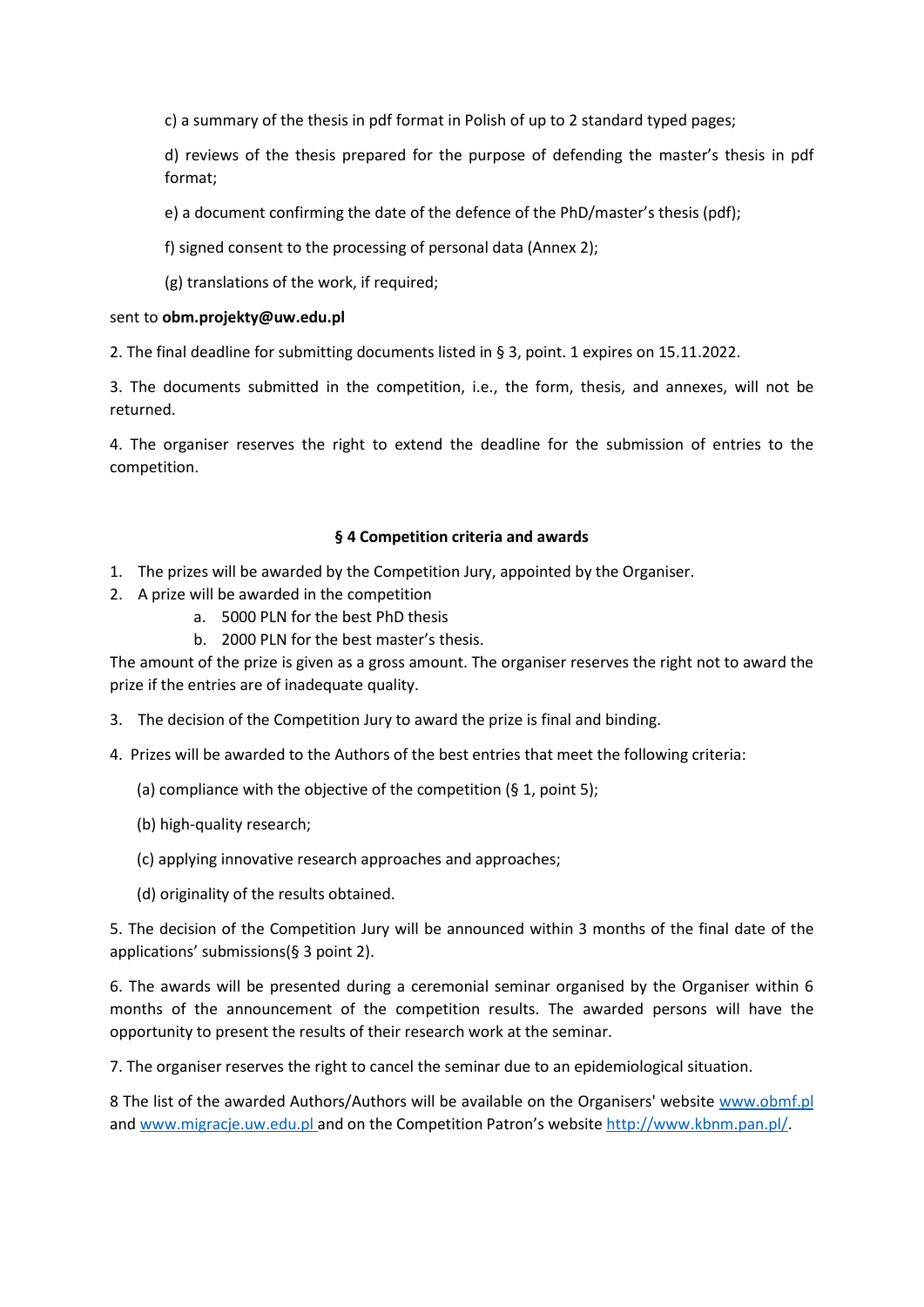## **§ 5 Intellectual property and copyright**

1. By submitting an entry, the Entrant declares that he/she owns the personal copyright to the work submitted for the competition.

## **§ 6 Personal data protection**

1. The personal data of the Entrants will be processed for the purposes of running the competition, selecting the winner, and awarding the prize.

2. Personal data of the Participants of the competition will be used, stored, and processed in accordance with the conditions set out in the Act of 10 May 2018 on personal data protection (Journal of Laws 2018, item 1000). The administrator of the personal data is the Centre of Migration Research Foundation.

3. Processing of data referred to in paragraph 1 of this section also includes the publication of the name and surname of the Participant along with the name of the university at which the thesis was defended and the name of the thesis supervisor.

4. The participant has the right to access, correct, and delete his/her personal data.

5. providing personal data is voluntary, however, lack of consent for its processing makes it impossible to participate in the competition.

## **§ 7 Final provisions**

1. The Rules are the only document defining the terms and conditions of the competition.

2. The organiser is entitled to change the provisions of the regulations. Any changes will be announced on the website: www.obmf.pl.

3. Details of the competition can be obtained by emailing: obm.projekty@uw.edu.pl.

4. The rights and obligations associated with participation in the competition, including the right to the prize, are not transferable.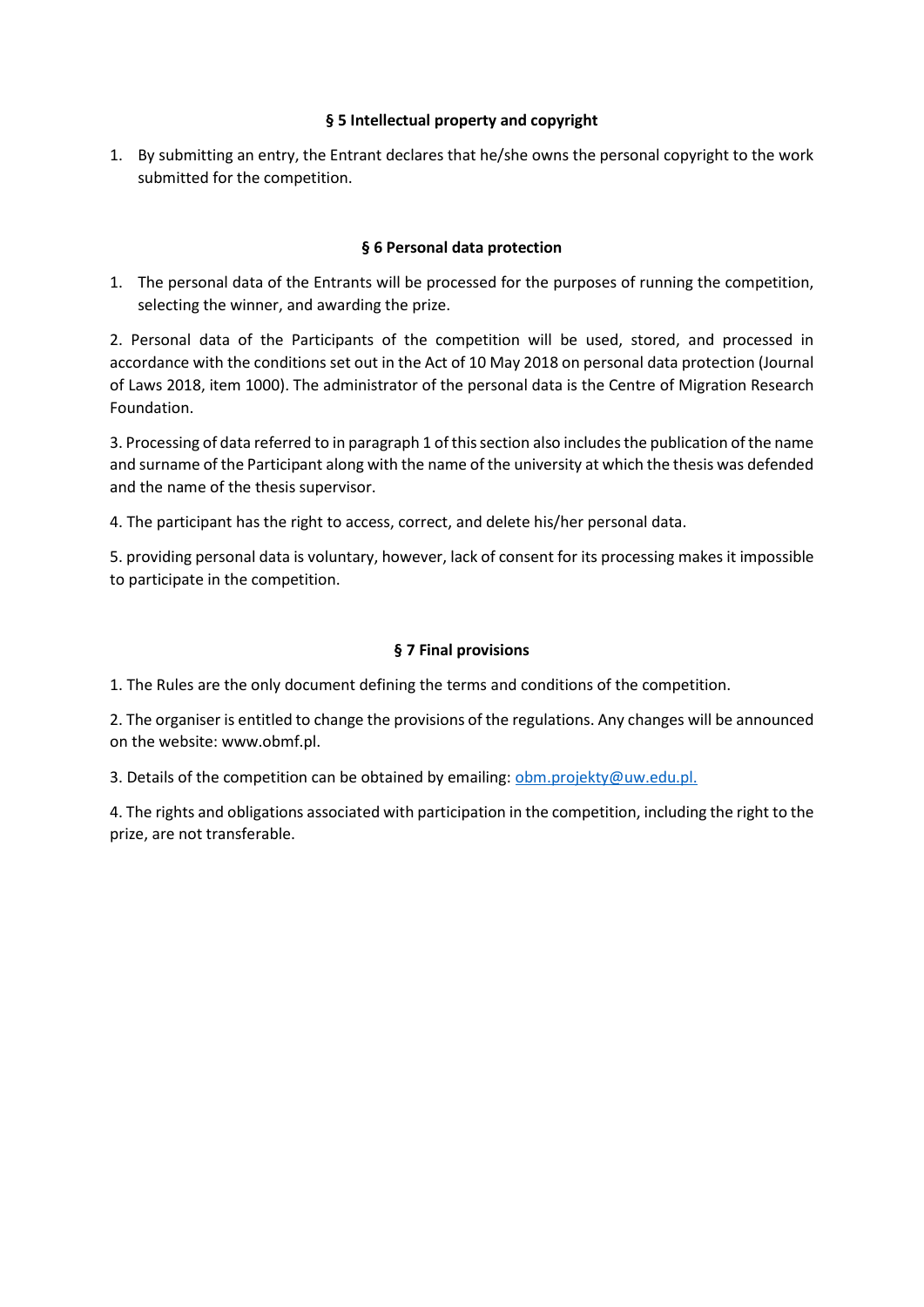**Annex 1: Application form** 

| 1. |                                                              |
|----|--------------------------------------------------------------|
|    | Name and surname of the Author of the work:                  |
|    | 2. Title of the PhD/master's thesis *                        |
|    | 3. Date of thesis defence:                                   |
|    | 4. Names of the thesis supervisor and reviewers:             |
|    |                                                              |
| 5. | Name and address of the unit where the thesis was defended:  |
|    | 6. Correspondence address, e-mail address, telephone number: |
|    |                                                              |
|    | 7. Annexes to the form:                                      |
|    | a. Abstract of the thesis in Polish (max. 2 standard pages). |
|    | b. Reviews of the thesis prepared for the thesis defence.    |
|    | Signed Appendix 2 to the Regulations.<br>c.                  |
|    | Confirmation of thesis defence date.<br>d.                   |

**L**<br>\* delete as appropriate